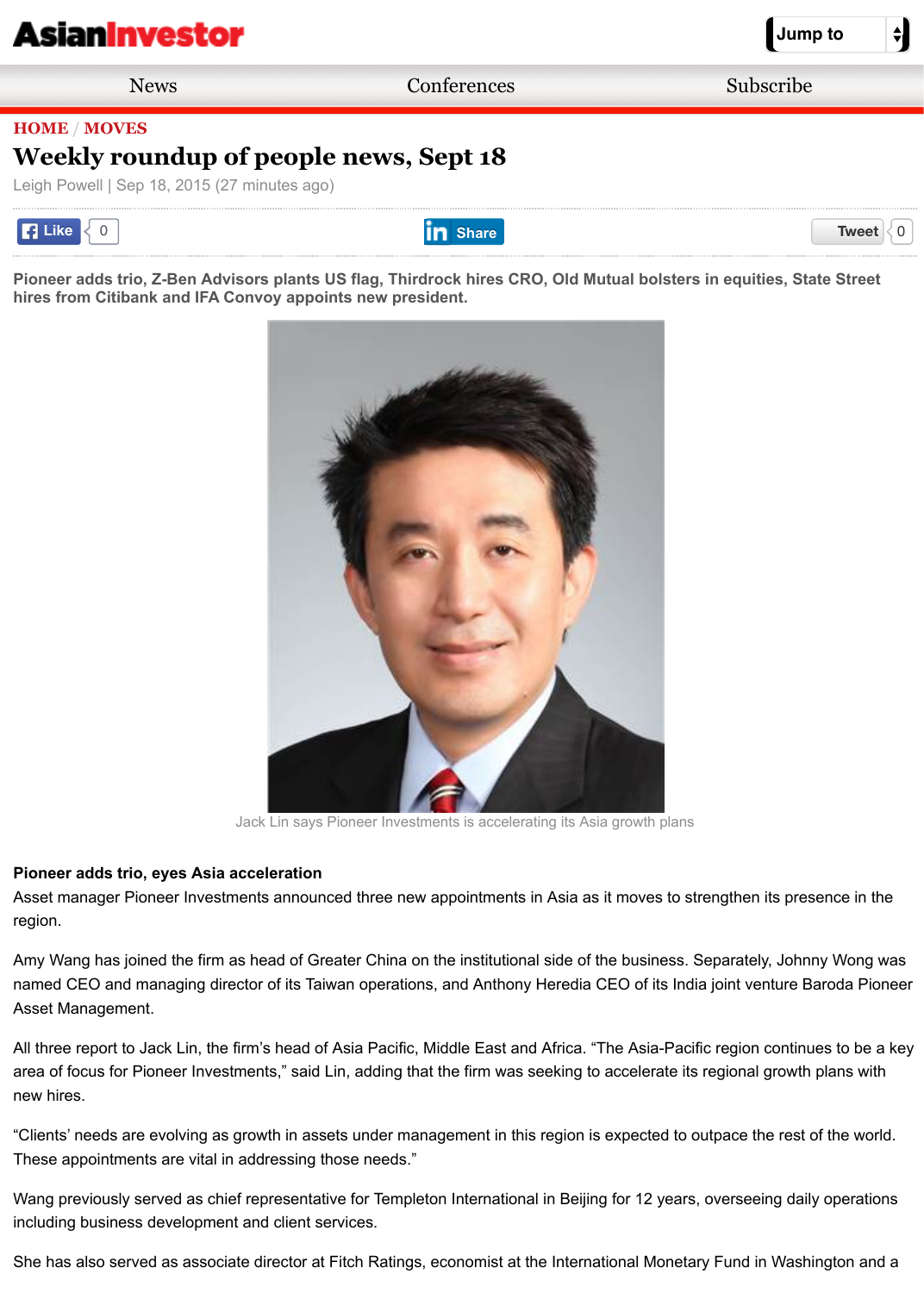senior member of the research task force on financial sector issues at the IMF.

Wong's experience spans 22 years across Hong Kong and Taiwan. Prior to joining Pioneer he served as general manager and managing director at Neuberger Berman in Taiwan.

He has also worked as a managing director at UBS Global Asset Management (Taiwan) and has served in other leadership and business development roles at Janus International Asia, HSBC Asset Management Hong Kong, AIA, Franklin Templeton Investments (Asia), Sun Hung Kai Fund Management and Hang Seng Bank.

Heredia has more than 19 years' experience in Indian asset management. He was previously managing director of Morgan Stanley Investment Management Private, where he led business lines including advisory for offshore clients, cross-border institutional sales and domestic mutual funds.

He previously worked for HSBC Asset Management India as head of sales and distribution network, having started his career with Birla Sun Life Asset Management in 1995.

Overall Pioneer Investments employs about 150 people across Asia Pacific, including in Australia, China, India, Japan, Singapore and Taiwan.

# **China consultancy Z-Ben plants US flag**

Shanghai-based consultancy Z-Ben Advisors announced the establishment of an initial presence in New York in a drive to meet demand for advice on China.

In a statement, Peter Alexander, the firm's managing director and founder, said: "Having people based in New York is now imperative for Z-Ben Advisors. Events in China are now impacting global institutions and investors on an increasing scale. China can no longer be ignored and our senior staff need to be closer to our clients."

Leading the firm's expansion in North America is executive director Anthony Skriba. He noted that while there had been a marked rise in volatility, global managers were increasingly aware both of the opportunities and the challenges posed by China. "We are now able to help clients navigate this environment in real time," Skriba said.

He also pointed to demand from Chinese investors seeking to reallocate their portfolios offshore, particularly in light of recent market movements.

"Z-Ben has been all about China, and only China, for more than a decade," added Skriba. "Now we can leverage that expertise to a broader audience."

#### **Thirdrock hires chief risk officer**

Singapore-based asset manager Thirdrock Group announced the appointment of ex-Citibank veteran Jasper Lai as its chief risk officer, effective from September 9.

Lai will be tasked with setting the strategic risk management vision and managing all aspects of the risk function, including implementation of risk policies and procedures and assessment of all reporting processes.

Jason Lai, founder and chief executive of Thirdrock, said: "Given his leadership skills, project management skills and in-depth knowledge of internal business processes and the industry, we are confident in his ability to optimize risks and drive performance across the organisation."

Prior to joining Thirdrock, Jasper Lai led the consumer foreign exchange franchise at Citibank across Asia Pacific as managing director and head of FX business within its regional consumer treasury department.

He spent close to two decades with Citibank, where he started as a management associate and FX trader. During his time there he spearheaded various initiatives for the Asia Pacific consumer bank group.

#### **Old Mutual adds Asian equities director**

Asset management business Old Mutual Global Investors announced that Oliver Lee had joined the firm from Schroders as investment director for Asian equities.

Based in Hong Kong, Lee started in the Asian equities team on September 14 alongside Josh Crabb, Diamond Lee, Kris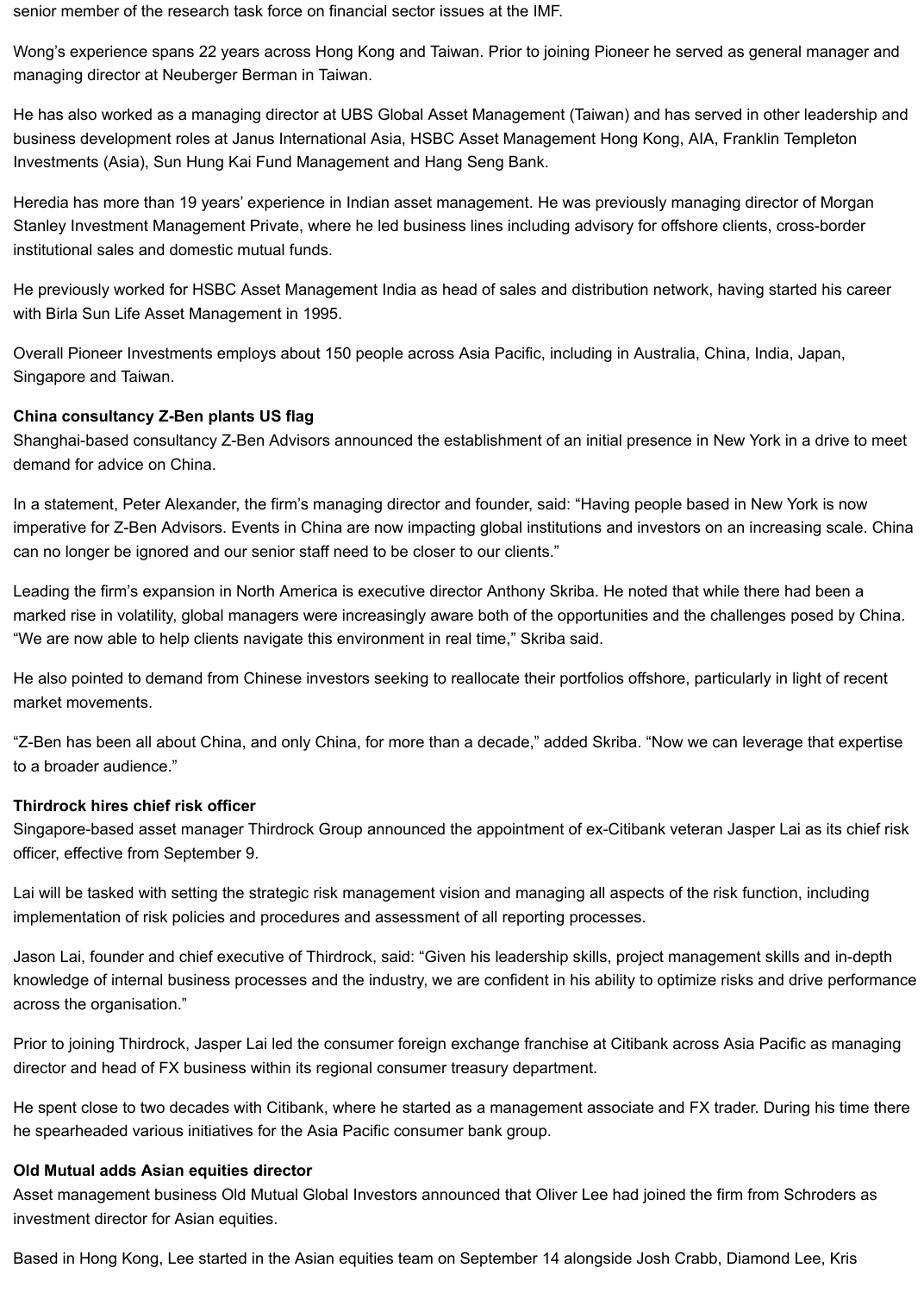Whitlock and Dmitry Lapidus.

The team received regulatory approval to operate from Hong Kong in April this year. In all they manage three funds from the region covering Asia equity income, Pacific equity and Greater China equity. All three are sub funds of the Dublin domiciled Old Mutual Global Investors Series.

Lee previously worked in the alternative strategies group at Schroder Investment Management. Prior to that he worked for four years at emerging market equity boutique Sloane Robinson. He also spent two years in the equity division of Goldman Sachs.

Old Mutual Global Investors, which has \$35 billion in assets under management, is the asset management division of Old Mutual Wealth.

## **State Street hires England from Citibank**

Financial services firm State Street Corporation announced the hire of Mark England from Citibank as senior vice-president and head of asset manager sector sales for Asia.

Based in Hong Kong, England will be responsible for further developing and executing State Street's sales strategy for the asset management sector in the region.

He takes over the role from Paul Khoury, senior vice-president, who was appointed head of State Street Global Services for Australia and New Zealand in June.

England reports to Kevin Wong, head of sector solutions for Asia Pacific. "He [England] will identify and develop integrated product and service solutions for our asset management clients in Asia, a core market for us," said Wong.

Most recently England was head of asset manager sales for the investor services group. He has held positions in sales, implementation and operations functions in the Americas, Asia and Europe.

State Street Corporation had \$2.4 trillion in assets under management as at June 30.

### **Convoy adds president, eyes Greater China**

Hong Kong's largest independent financial adviser, Convoy Financial Holdings, announced the appointment of Ng Wing Fai as executive director and group president.

Ng's directorship commenced on September 15 and is for a term of three years. In his role he will lead the group to implement both short-term and long-term investment projects. He is also tasked with identifying investment and development opportunities to achieve sustainable growth.

Quincy Wong, chairman of Convoy, described Ng as a seasoned financial expert with extensive management experience in insurance, investment and banking sectors.

"We believe that his experience and speciality can lead the group to expand its business scope and further promote its development in the Greater China region," he added.

Ng has 20 years' experience in the financial sector. He is managing partner and founding partner of Primus Pacific Partners and has overseen investment into a number of assets globally, including New China Life Insurance and Eon Bank.

Previously Ng was managing director of Fubon Financial Holding, where he was in charge of overall strategy, capital markets, merger and acquisition activities and major change programmes.

#### **Amundi adds chief economist for Asia**

French asset manager Amundi announced it had hired Mo Ji from Azentus Capital Management as chief economist for Asia ex-Japan based in Hong Kong.

In what the firm says is a newly created role, she takes responsibility for economic research in the region and will work closely with investment teams in Asia and the firm's Paris headquarters. Philippe Ithurbide is Amundi's global head of research, strategy and analysis.

Mo Ji joined Amundi from Azentus Capital Management (prior Goldman Sachs Principle Strategies), where she was global chief economist for more than four years.